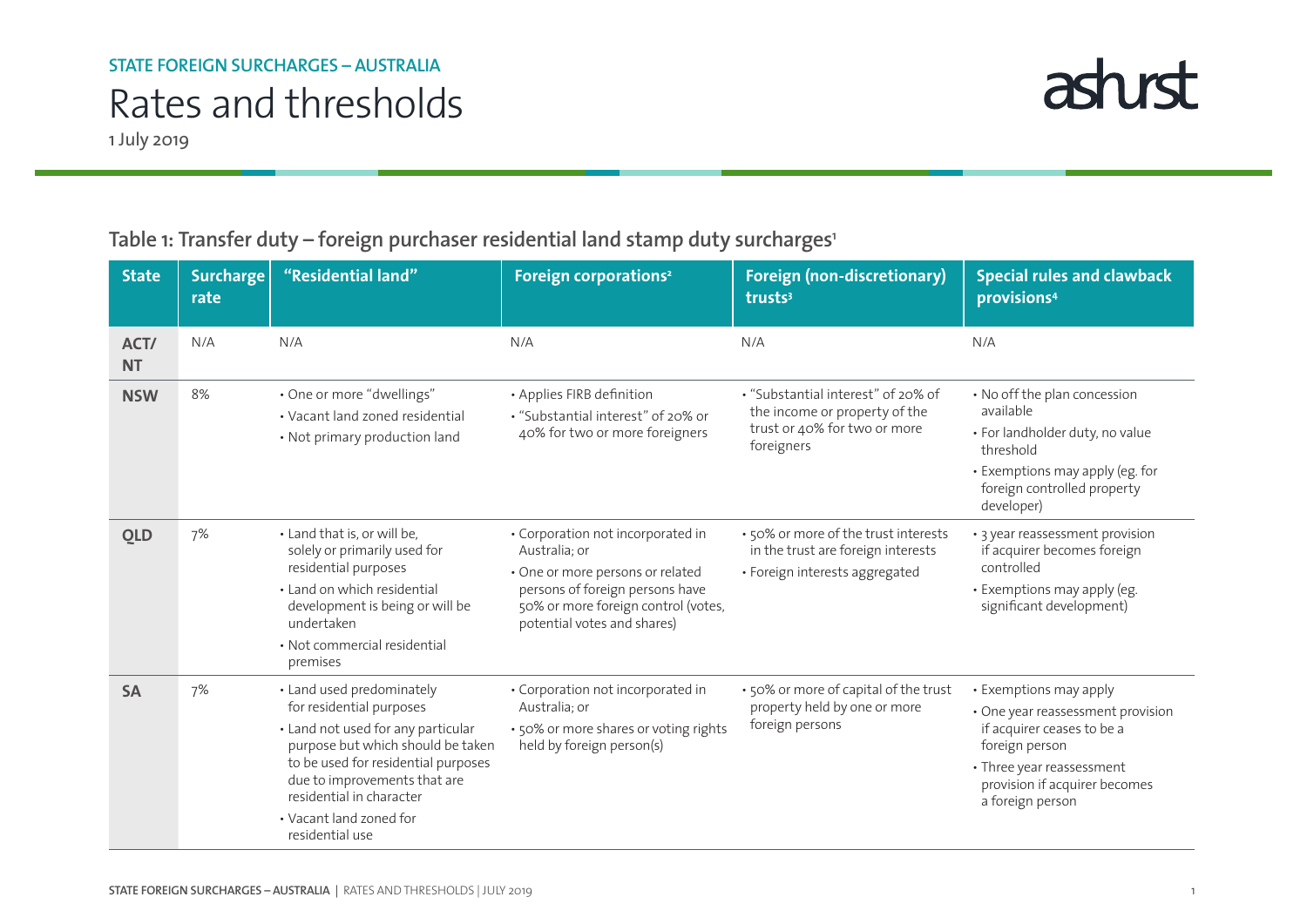| <b>State</b> | <b>Surcharge</b><br>rate                                                             | "Residential land"                                                                                                                                                                                                                                                                                                                                                                                                                                                                                                                                                                                                                                                                | Foreign corporations <sup>2</sup>                                                                                                                                                                                                          | <b>Foreign (non-discretionary)</b><br>trusts <sup>3</sup>                                                                                     | <b>Special rules and clawback</b><br>provisions <sup>4</sup>                                                                                                                                                                                           |
|--------------|--------------------------------------------------------------------------------------|-----------------------------------------------------------------------------------------------------------------------------------------------------------------------------------------------------------------------------------------------------------------------------------------------------------------------------------------------------------------------------------------------------------------------------------------------------------------------------------------------------------------------------------------------------------------------------------------------------------------------------------------------------------------------------------|--------------------------------------------------------------------------------------------------------------------------------------------------------------------------------------------------------------------------------------------|-----------------------------------------------------------------------------------------------------------------------------------------------|--------------------------------------------------------------------------------------------------------------------------------------------------------------------------------------------------------------------------------------------------------|
| <b>TAS</b>   | Residential:<br>$3\%$ <sup>5</sup><br>Primary<br>production:<br>$0.5\%$ <sup>6</sup> | • Residential property:<br>-Land used solely or dominantly<br>for residential purposes<br>-Land that is vacant and will<br>be used solely or primarily for<br>residential purposes<br>-Land that includes a building<br>intended to be refurbished<br>and used solely or primarily for<br>residential purposes<br>-Land on which persons intend to<br>construct a building to be used<br>solely or primarily for residential<br>purposes<br>-Land development for the<br>purposes of constructing a<br>building used solely or primarily<br>for residential purposes<br>• Primary production <sup>7</sup> :<br>-Land used solely or dominantly<br>for primary production purposes | • Corporation not incorporated in<br>Australia; or<br>• Corporation where foreign persons<br>have a significant interest ie 50%<br>or more shares or voting rights<br>or potential voting rights held by<br>foreign persons (in aggregate) | · 50% or more beneficial interest in<br>trust estate by one or more foreign<br>persons (taking their interests in<br>aggregate)               | • Three year reassessment provision<br>if acquirer becomes foreign                                                                                                                                                                                     |
| <b>VIC</b>   | 8%                                                                                   | • Land capable of being used solely<br>or primarily for residential purposes<br>• Land on which person intends to<br>construct residential premises<br>· Not commercial residential<br>premises (GST definition)                                                                                                                                                                                                                                                                                                                                                                                                                                                                  | • Corporation not incorporated in<br>Australia; or<br>• More than 50% foreign control<br>(votes, potential shares and shares)<br>• Foreign interests aggregated                                                                            | • More than 50% of the capital of<br>the estate of the trust (substantial<br>interest by foreign person(s))<br>· Foreign interests aggregated | • Foreign owners are required to<br>notify change in intention ie a<br>foreign purchaser must advise in<br>writing, within 14 days of forming<br>the intention to convert property<br>into residential property<br>• Exemptions may apply <sup>8</sup> |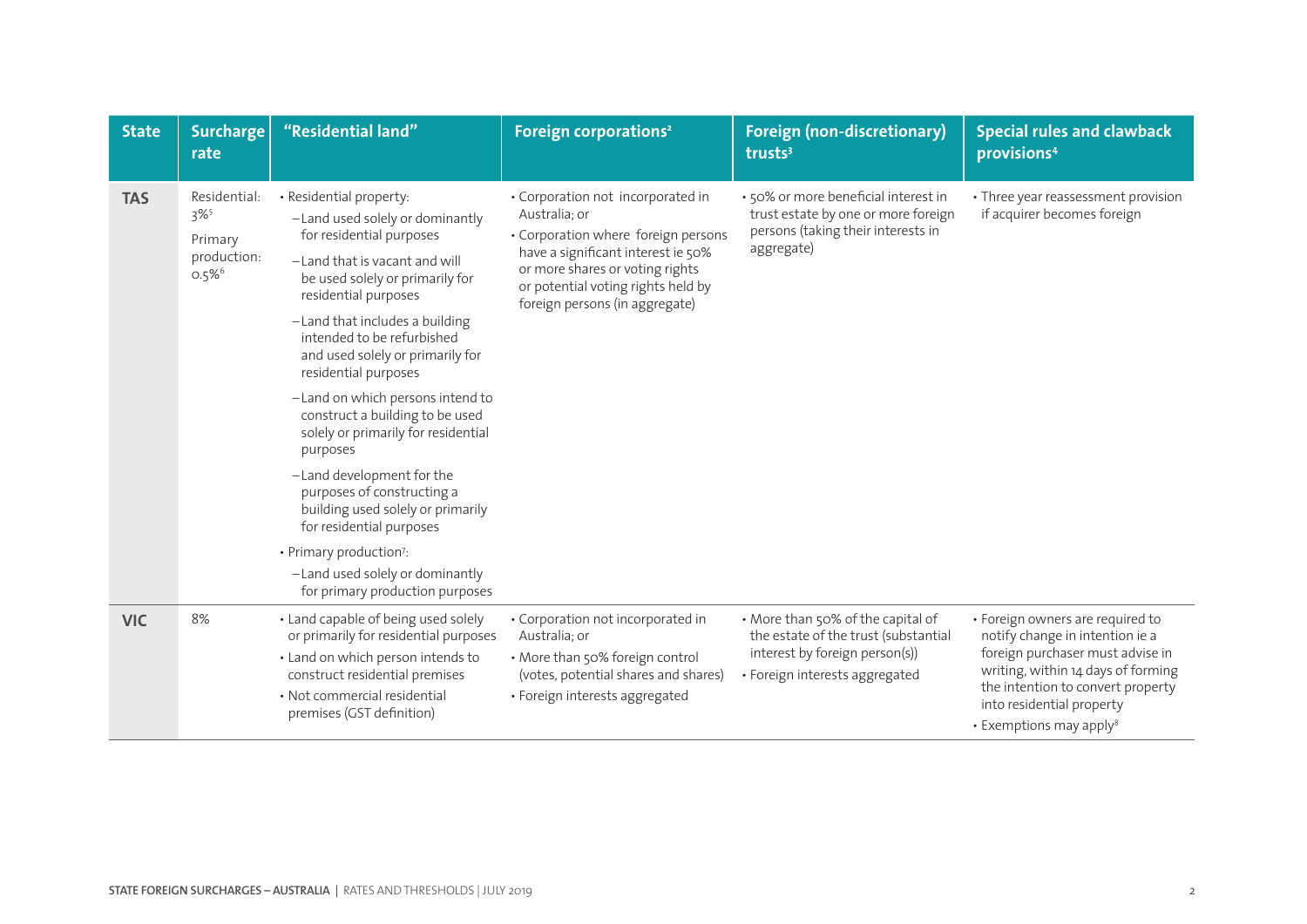| <b>State</b> | <b>Surcharge</b><br>rate | "Residential land"                                                                                                                                                                                                                                                                                                                                                                      | Foreign corporations <sup>2</sup>                                                                                                                                                                                                                | <b>Foreign (non-discretionary)</b><br>trusts $3$                                                                                          | <b>Special rules and clawback</b><br>provisions <sup>4</sup> |
|--------------|--------------------------|-----------------------------------------------------------------------------------------------------------------------------------------------------------------------------------------------------------------------------------------------------------------------------------------------------------------------------------------------------------------------------------------|--------------------------------------------------------------------------------------------------------------------------------------------------------------------------------------------------------------------------------------------------|-------------------------------------------------------------------------------------------------------------------------------------------|--------------------------------------------------------------|
| <b>WA</b>    | $7\%$ <sup>9</sup>       | • Land capable of being, or intended<br>to be, used solely or dominantly<br>for residential purposes<br>• Land that is vacant or substantially<br>vacant and zoned solely for<br>residential purposes<br>• Any estate or interest in land as<br>described above<br>• Not land intended for aged<br>care, commercial residential<br>premises (GST definition) or<br>a retirement village | • Corporation not incorporated in<br>Australia; or<br>• Corporation where foreign persons<br>have a controlling interest ie 50%<br>or more shares or voting rights or<br>potential voting power held by<br>foreign person(s) or their associates | • One or more foreign persons, with<br>associates, hold beneficial interests<br>in at least 50% of the income or<br>property of the trust | • Exemptions may apply<br>(eg. for residential developers)   |

1 The surcharge applies to any dutiable transaction where a foreign purchaser acquires land and is in addition to the normal transfer duty rate. The surcharge also applies for relevant acquisitions by foreigners in landholders for landholder duty purposes.

- 2 Different rules apply for companies, trusts and individuals.
- 3 Special rules apply to discretionary trusts.
- 4 Exemptions may be available for property developers, builders or operating businesses.
- 5 In accordance with the 2019-20 State Budget it is intended that this rate increase to 7% from 1 January 2020.
- 6 In accordance with the 2019-20 State Budget it is intended that this rate increase to 1.5% from 1 January 2020.
- 7 Only applies to Tasmania.
- 8 For example, if a foreign purchaser buys a principal place of residence jointly with a spouse or partner who is an Australian citizen, permanent resident or New Zealand citizen who holds a special category visa.
- 9 In effect from 1 January 2019 and applies to residential property.